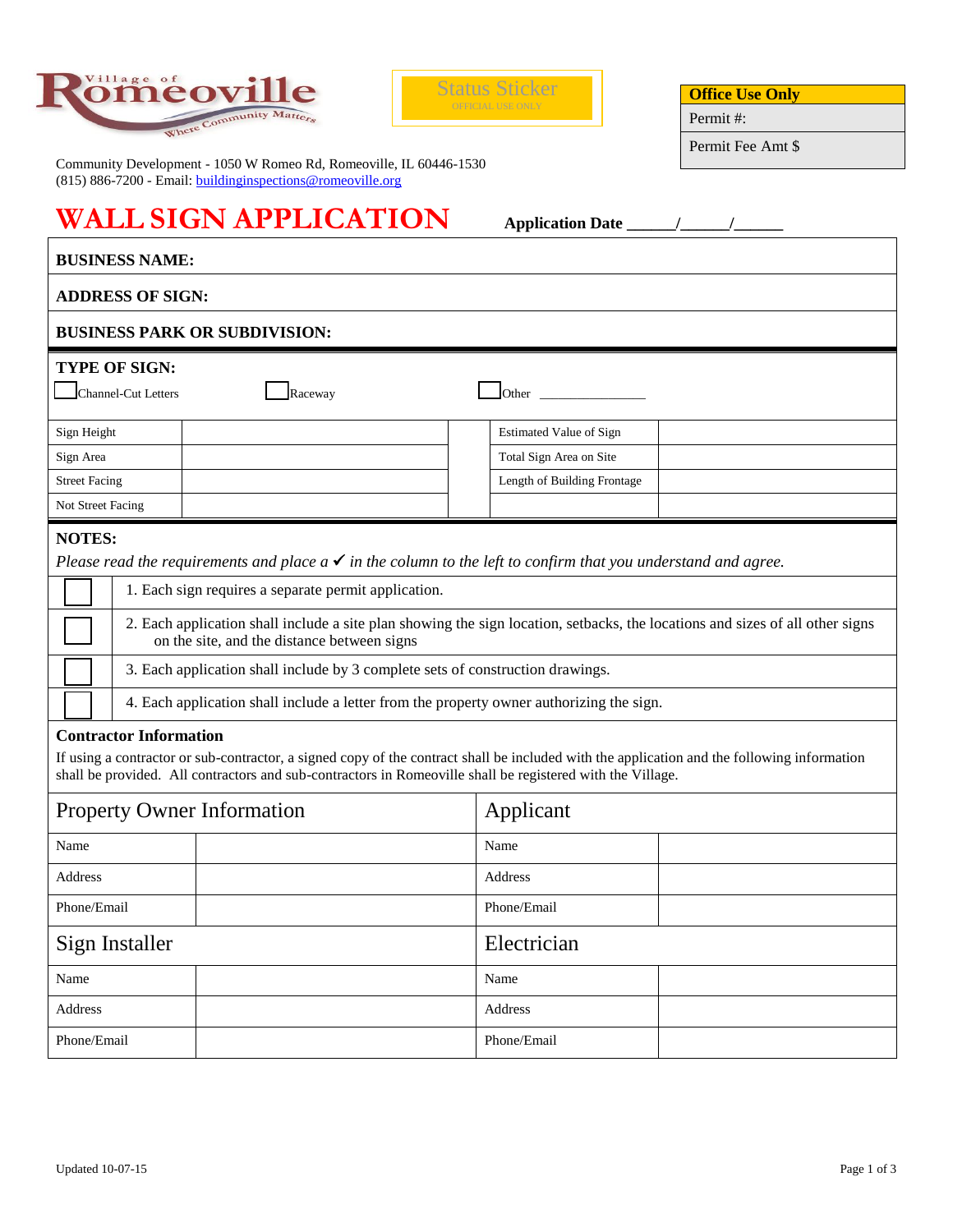| Requirement                                                                                                                                                                                                                                                                                                                                                                                                                                   |  | $\checkmark$ to confirm that you have shown           | Office Use |
|-----------------------------------------------------------------------------------------------------------------------------------------------------------------------------------------------------------------------------------------------------------------------------------------------------------------------------------------------------------------------------------------------------------------------------------------------|--|-------------------------------------------------------|------------|
| You shall submit illustrations or pictures depicting the<br>entire store front.                                                                                                                                                                                                                                                                                                                                                               |  | Drawing/pictures included                             |            |
| Not more than one business and identification wall sign per<br>street frontage or per building wall having a public<br>entrance per establishment is permitted. Wall signs shall<br>only be affixed to walls meeting these requirements.                                                                                                                                                                                                      |  | One wall sign depicted                                |            |
| <b>Square Footage Allowed</b><br>The total area of all wall signs per wall shall not exceed<br>one and one-half $(1\frac{1}{2})$ square feet per lineal foot of wall to<br>which the sign is attached.                                                                                                                                                                                                                                        |  | The square footage and overall height<br>are depicted |            |
| <b>Sign Height Allowed</b><br>$P$ -B District – for individual tenant spaces over 30,000<br>square feet, wall signs may not exceed five (5) feet in<br>height. The sign shall be framed by at least two (2) feet of<br>clear wall space preceding and following any text or image.<br>All Other Locations – for individual tenant spaces under<br>30,000 square feet, the actual signage face shall not exceed<br>three $(3)$ feet in height. |  |                                                       |            |

## **Construction Requirements**

| Please read the requirements and place $a \checkmark$ in the column to the left to confirm that you understand. |                                                                                                                                                 |  |
|-----------------------------------------------------------------------------------------------------------------|-------------------------------------------------------------------------------------------------------------------------------------------------|--|
|                                                                                                                 | Please provide three (3) sets of structural drawings.                                                                                           |  |
|                                                                                                                 | Will electric be provided? $\Box$ No $\Box$ Yes, (If yes, please provide drawing showing the underground layout to<br>the sign and disconnect.) |  |

| <b>Permit &amp; Inspection Requirements</b>                                                                                             |                                                                                                                                                                                                                    |  |  |
|-----------------------------------------------------------------------------------------------------------------------------------------|--------------------------------------------------------------------------------------------------------------------------------------------------------------------------------------------------------------------|--|--|
| <b>Use</b><br>Please read the requirements and place $a \checkmark$ in the column to the left to confirm that you understand and agree. |                                                                                                                                                                                                                    |  |  |
|                                                                                                                                         | The Building Permit shall be posted in the building's window where it can be seen from the street.                                                                                                                 |  |  |
|                                                                                                                                         | Each phase of construction shall be inspected and approved by the Village of Romeoville prior to proceeding<br>to the next stage of construction.                                                                  |  |  |
|                                                                                                                                         | • All inspections shall be scheduled 72 hours in advance by calling (815)886-7200 or by emailing<br>building inspections @ romeoville.org. Your permit number shall be provided when inspections are<br>scheduled. |  |  |
|                                                                                                                                         | • BUILDING FINAL INSPECTION.                                                                                                                                                                                       |  |  |
|                                                                                                                                         | • ELECTRICAL FINAL INSPECTION.                                                                                                                                                                                     |  |  |
|                                                                                                                                         | • Failure to call for required inspections may result in a "Stop Work Order".                                                                                                                                      |  |  |
|                                                                                                                                         | • Should you fail an inspection, a re-inspection fee shall be paid before continuing work and before<br>scheduling another inspection.                                                                             |  |  |
|                                                                                                                                         | Work shall be started within thirty (30) days of the issuance date of the permit and shall be completed within<br>365 days. Permits may be renewed upon application, with applicable renewal fees.                 |  |  |